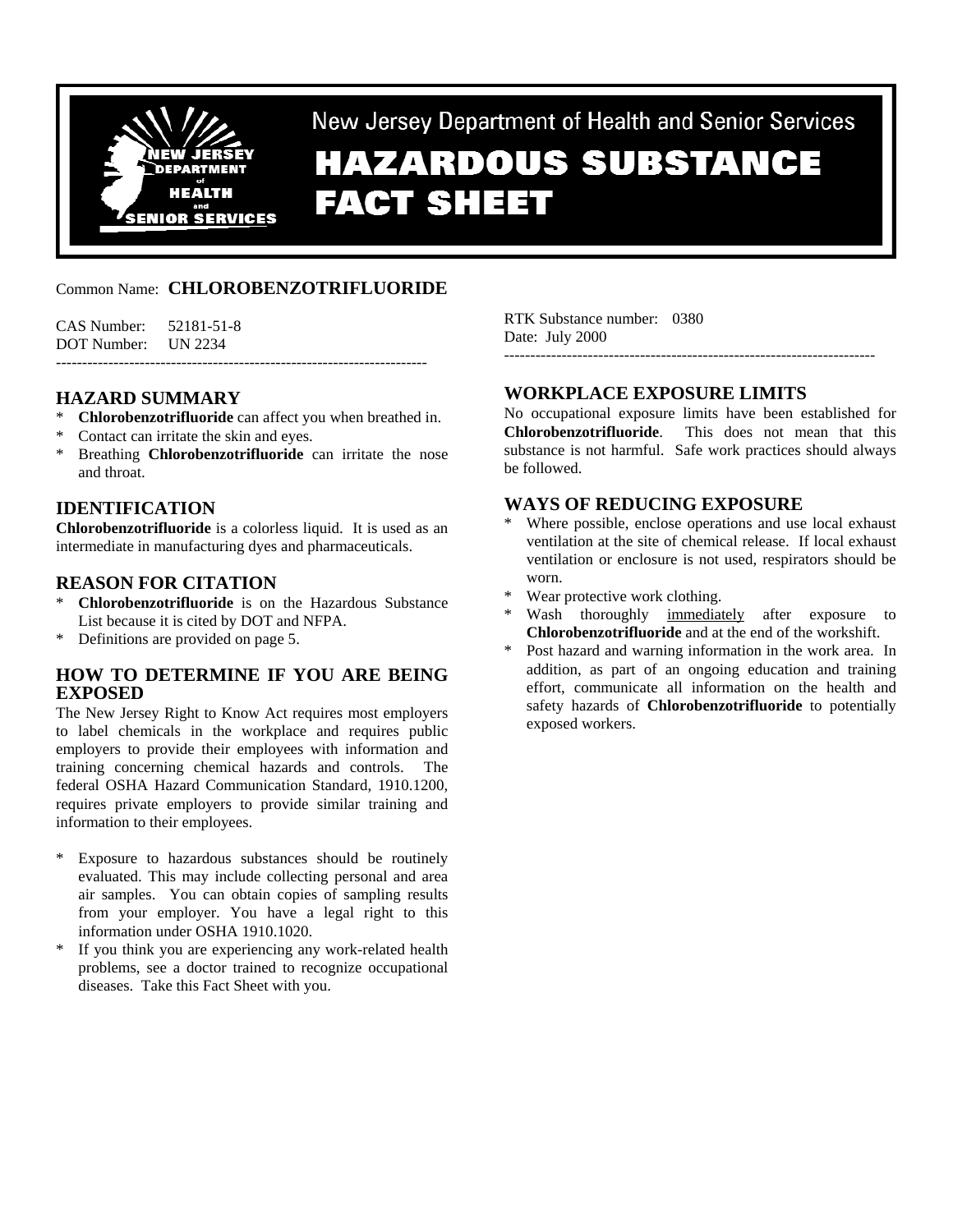# **CHLOROBENZOTRIFLUORIDE** page 2 of 6

This Fact Sheet is a summary source of information of all potential and most severe health hazards that may result from exposure. Duration of exposure, concentration of the substance and other factors will affect your susceptibility to any of the potential effects described below.

---------------------------------------------------------------------------

# **HEALTH HAZARD INFORMATION**

#### **Acute Health Effects**

The following acute (short-term) health effects may occur immediately or shortly after exposure to **Chlorobenzotrifluoride**:

- \* Contact can irritate the skin and eyes.
- Breathing **Chlorobenzotrifluoride** can irritate the nose and throat.

#### **Chronic Health Effects**

The following chronic (long-term) health effects can occur at some time after exposure to **Chlorobenzotrifluoride** and can last for months or years:

#### **Cancer Hazard**

\* According to the information presently available to the New Jersey Department of Health and Senior Services, **Chlorobenzotrifluoride** has not been tested for its ability to cause cancer in animals.

#### **Reproductive Hazard**

According to the information presently available to the New Jersey Department of Health and Senior Services, **Chlorobenzotrifluoride** has not been tested for its ability to affect reproduction.

#### **Other Long-Term Effects**

**Chlorobenzotrifluoride** has not been tested for other chronic (long-term) health effects.

# **MEDICAL**

#### **Medical Testing**

There is no special test for this chemical. However, if illness occurs or overexposure is suspected, medical attention is recommended.

Any evaluation should include a careful history of past and present symptoms with an exam. Medical tests that look for damage already done are not a substitute for controlling exposure.

Request copies of your medical testing. You have a legal right to this information under OSHA 1910.1020.

#### **WORKPLACE CONTROLS AND PRACTICES**

Unless a less toxic chemical can be substituted for a hazardous substance, **ENGINEERING CONTROLS** are the most effective way of reducing exposure. The best protection is to enclose operations and/or provide local exhaust ventilation at the site of chemical release. Isolating operations can also reduce exposure. Using respirators or protective equipment is less effective than the controls mentioned above, but is sometimes necessary.

In evaluating the controls present in your workplace, consider: (1) how hazardous the substance is, (2) how much of the substance is released into the workplace and (3) whether harmful skin or eye contact could occur. Special controls should be in place for highly toxic chemicals or when significant skin, eye, or breathing exposures are possible.

In addition, the following control is recommended:

Where possible, automatically pump liquid **Chlorobenzotrifluoride** from drums or other storage containers to process containers.

Good **WORK PRACTICES** can help to reduce hazardous exposures. The following work practices are recommended:

- \* Workers whose clothing has been contaminated by **Chlorobenzotrifluoride** should change into clean clothing promptly.
- Contaminated work clothes should be laundered by individuals who have been informed of the hazards of exposure to **Chlorobenzotrifluoride**.
- Eye wash fountains should be provided in the immediate work area for emergency use.
- If there is the possibility of skin exposure, emergency shower facilities should be provided.
- \* On skin contact with **Chlorobenzotrifluoride**, immediately wash or shower to remove the chemical. At the end of the workshift, wash any areas of the body that may have contacted **Chlorobenzotrifluoride**, whether or not known skin contact has occurred.
- \* Do not eat, smoke, or drink where **Chlorobenzotrifluoride** is handled, processed, or stored, since the chemical can be swallowed. Wash hands carefully before eating, drinking, smoking, or using the toilet.

# **PERSONAL PROTECTIVE EQUIPMENT**

WORKPLACE CONTROLS ARE BETTER THAN PERSONAL PROTECTIVE EQUIPMENT. However, for some jobs (such as outside work, confined space entry, jobs done only once in a while, or jobs done while workplace controls are being installed), personal protective equipment may be appropriate.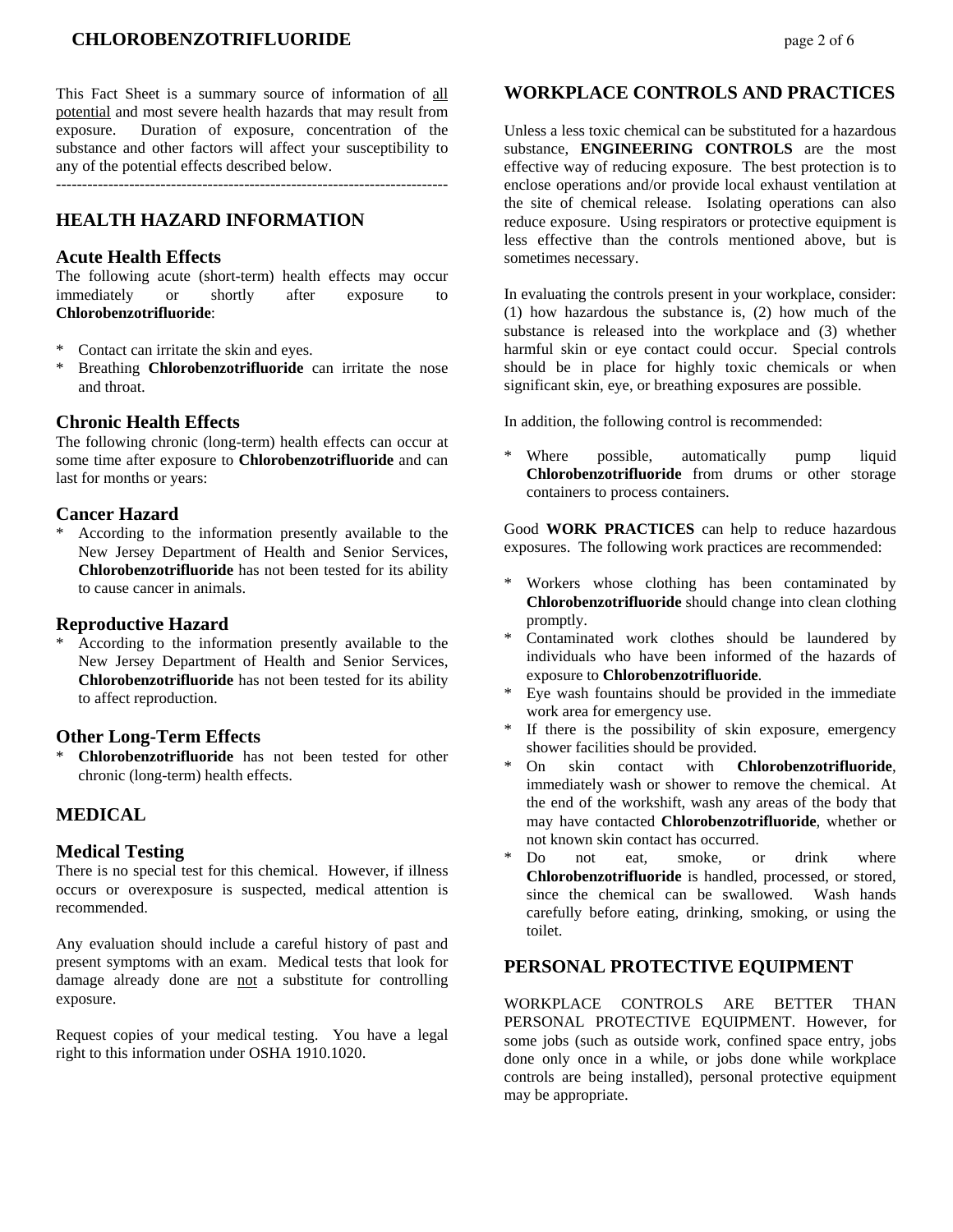OSHA 1910.132 requires employers to determine the appropriate personal protective equipment for each hazard and to train employees on how and when to use protective equipment.

The following recommendations are only guidelines and may not apply to every situation.

#### **Clothing**

- \* Avoid skin contact with **Chlorobenzotrifluoride**. Wear protective gloves and clothing. Safety equipment suppliers/ manufacturers can provide recommendations on the most protective glove/clothing material for your operation.
- \* All protective clothing (suits, gloves, footwear, headgear) should be clean, available each day, and put on before work.

#### **Eye Protection**

- Wear indirect-vent, impact and splash resistant goggles when working with liquids.
- \* Wear a face shield along with goggles when working with corrosive, highly irritating or toxic substances.

# **Respiratory Protection**

### **IMPROPER USE OF RESPIRATORS IS DANGEROUS.**

Such equipment should only be used if the employer has a written program that takes into account workplace conditions, requirements for worker training, respirator fit testing and medical exams, as described in OSHA 1910.134.

\* Where the potential for overexposure exists, use a MSHA/NIOSH approved supplied-air respirator with a full facepiece operated in a pressure-demand or other positivepressure mode. For increased protection use in combination with an auxiliary self-contained breathing apparatus operated in a pressure-demand or other positivepressure mode.

### **QUESTIONS AND ANSWERS**

- Q: If I have acute health effects, will I later get chronic health effects?
- A: Not always. Most chronic (long-term) effects result from repeated exposures to a chemical.
- Q: Can I get long-term effects without ever having shortterm effects?
- A: Yes, because long-term effects can occur from repeated exposures to a chemical at levels not high enough to make you immediately sick.
- Q: What are my chances of getting sick when I have been exposed to chemicals?
- A: The likelihood of becoming sick from chemicals is increased as the amount of exposure increases. This is determined by the length of time and the amount of material to which someone is exposed.
- Q: When are higher exposures more likely?
- A: Conditions which increase risk of exposure include physical and mechanical processes (heating, pouring, spraying, spills and evaporation from large surface areas such as open containers), and "confined space" exposures (working inside vats, reactors, boilers, small rooms, etc.).
- Q: Is the risk of getting sick higher for workers than for community residents?
- A: Yes. Exposures in the community, except possibly in cases of fires or spills, are usually much lower than those found in the workplace. However, people in the community may be exposed to contaminated water as well as to chemicals in the air over long periods. This may be a problem for children or people who are already ill.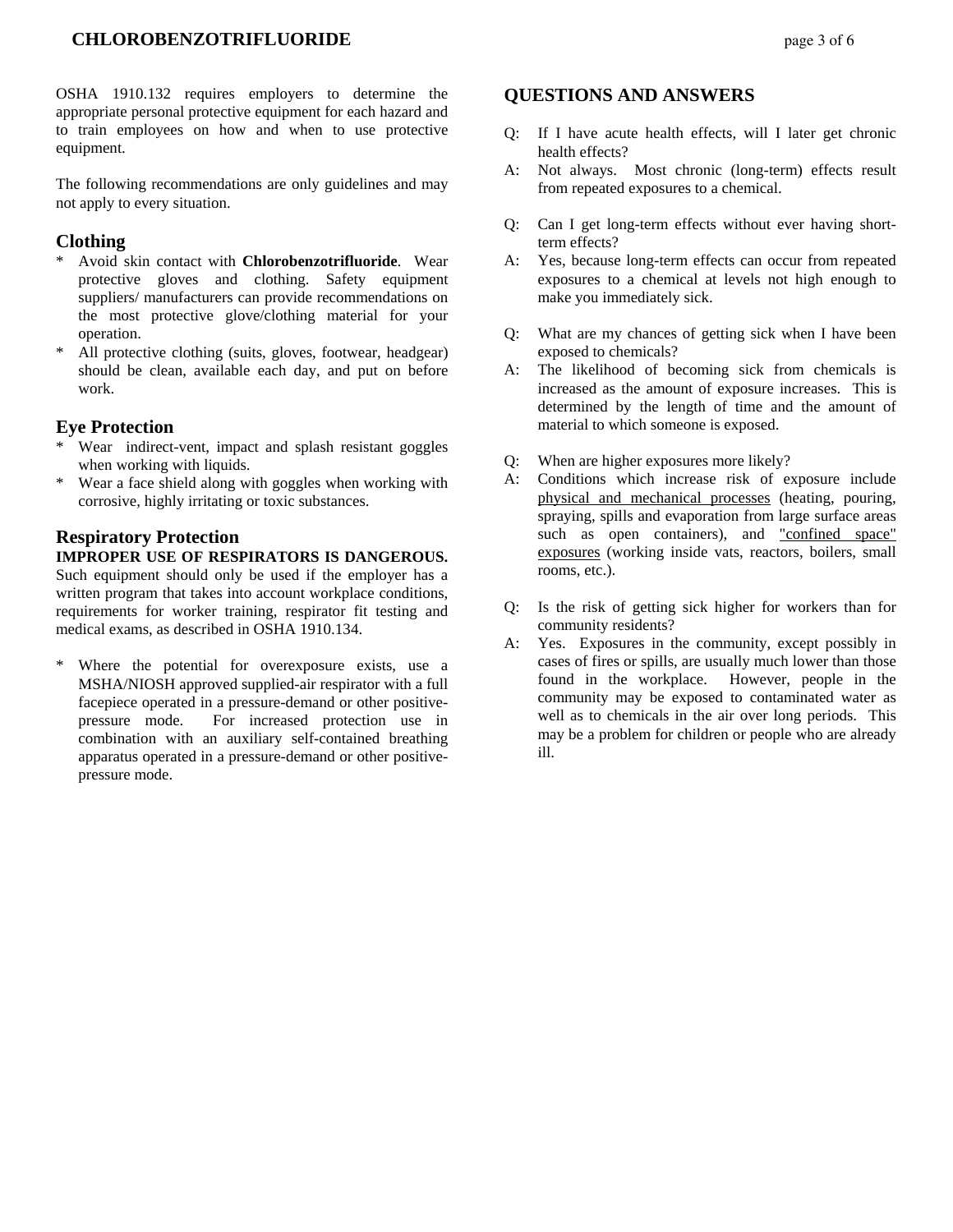--------------------------------------------------------------------------- The following information is available from:

 New Jersey Department of Health and Senior Services Occupational Health Service PO Box 360 Trenton, NJ 08625-0360 (609) 984-1863 (609) 292-5677 (fax)

Web address: http://www.state.nj.us/health/eoh/odisweb/

#### **Industrial Hygiene Information**

Industrial hygienists are available to answer your questions regarding the control of chemical exposures using exhaust ventilation, special work practices, good housekeeping, good hygiene practices, and personal protective equipment including respirators. In addition, they can help to interpret the results of industrial hygiene survey data.

#### **Medical Evaluation**

If you think you are becoming sick because of exposure to chemicals at your workplace, you may call personnel at the Department of Health and Senior Services, Occupational Health Service, who can help you find the information you need.

#### **Public Presentations**

Presentations and educational programs on occupational health or the Right to Know Act can be organized for labor unions, trade associations and other groups.

#### **Right to Know Information Resources**

The Right to Know Infoline (609) 984-2202 can answer questions about the identity and potential health effects of chemicals, list of educational materials in occupational health, references used to prepare the Fact Sheets, preparation of the Right to Know survey, education and training programs, labeling requirements, and general information regarding the Right to Know Act. Violations of the law should be reported to (609) 984-2202.

---------------------------------------------------------------------------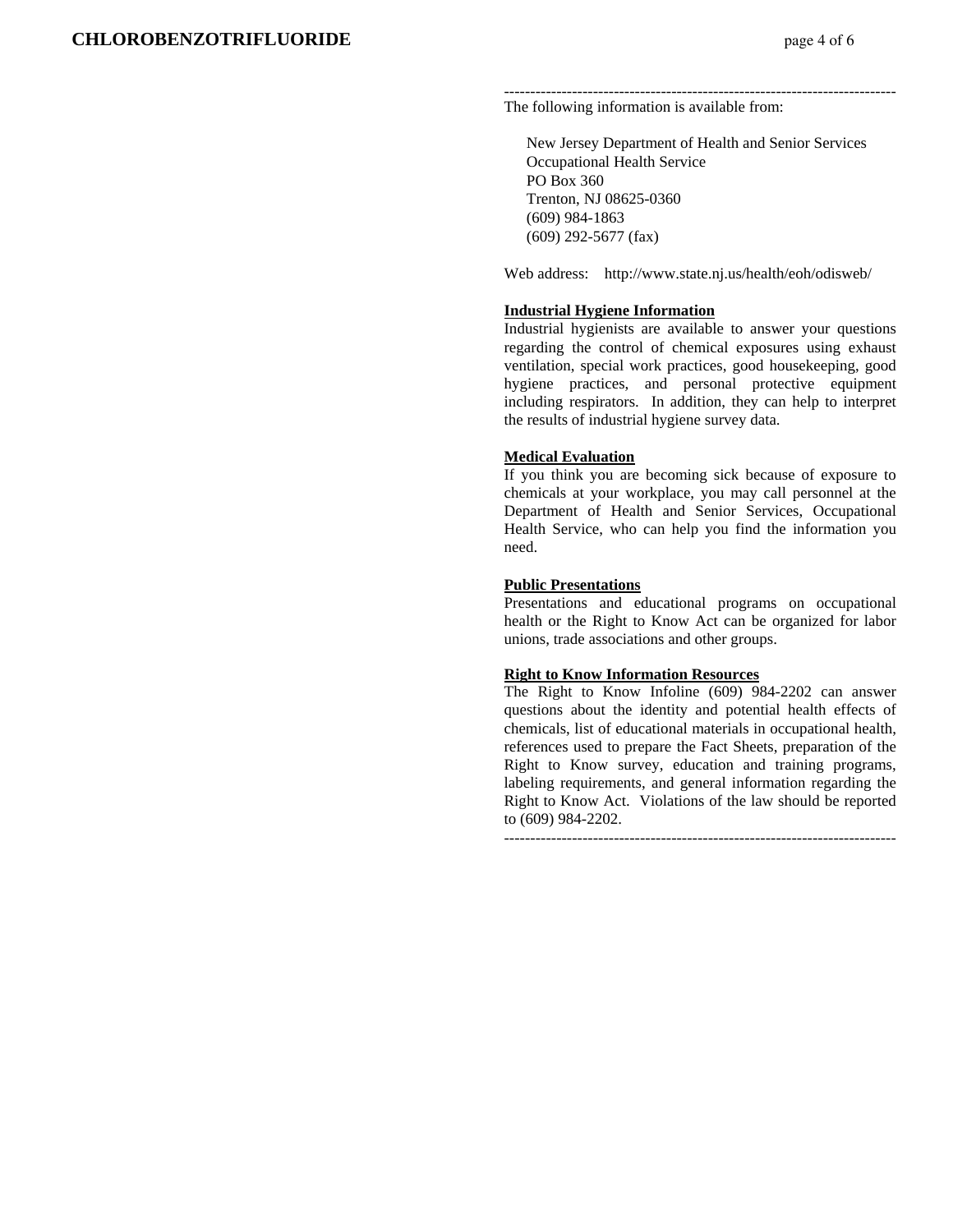#### **CHLOROBENZOTRIFLUORIDE** *page 5 of 6*

#### **DEFINITIONS**

**ACGIH** is the American Conference of Governmental Industrial Hygienists. It recommends upper limits (called TLVs) for exposure to workplace chemicals.

A **carcinogen** is a substance that causes cancer.

The **CAS number** is assigned by the Chemical Abstracts Service to identify a specific chemical.

A **combustible** substance is a solid, liquid or gas that will burn.

A **corrosive** substance is a gas, liquid or solid that causes irreversible damage to human tissue or containers.

**DEP** is the New Jersey Department of Environmental Protection.

**DOT** is the Department of Transportation, the federal agency that regulates the transportation of chemicals.

**EPA** is the Environmental Protection Agency, the federal agency responsible for regulating environmental hazards.

A **fetus** is an unborn human or animal.

A **flammable** substance is a solid, liquid, vapor or gas that will ignite easily and burn rapidly.

The **flash point** is the temperature at which a liquid or solid gives off vapor that can form a flammable mixture with air.

**HHAG** is the Human Health Assessment Group of the federal EPA.

**IARC** is the International Agency for Research on Cancer, a scientific group that classifies chemicals according to their cancer-causing potential.

A **miscible** substance is a liquid or gas that will evenly dissolve in another.

**mg/m3** means milligrams of a chemical in a cubic meter of air. It is a measure of concentration (weight/volume).

**MSHA** is the Mine Safety and Health Administration, the federal agency that regulates mining. It also evaluates and approves respirators.

A **mutagen** is a substance that causes mutations. A **mutation** is a change in the genetic material in a body cell. Mutations can lead to birth defects, miscarriages, or cancer.

**NAERG** is the North American Emergency Response Guidebook. It was jointly developed by Transport Canada, the United States Department of Transportation and the Secretariat of Communications and Transportation of Mexico. It is a guide for first responders to quickly identify the specific or generic hazards of material involved in a transportation incident, and to protect themselves and the general public during the initial response phase of the incident.

**NCI** is the National Cancer Institute, a federal agency that determines the cancer-causing potential of chemicals.

**NFPA** is the National Fire Protection Association. It classifies substances according to their fire and explosion hazard.

**NIOSH** is the National Institute for Occupational Safety and Health. It tests equipment, evaluates and approves respirators, conducts studies of workplace hazards, and proposes standards to OSHA.

**NTP** is the National Toxicology Program which tests chemicals and reviews evidence for cancer.

**OSHA** is the Occupational Safety and Health Administration, which adopts and enforces health and safety standards.

**PEOSHA** is the Public Employees Occupational Safety and Health Act, a state law which sets PELs for New Jersey public employees.

**ppm** means parts of a substance per million parts of air. It is a measure of concentration by volume in air.

A **reactive** substance is a solid, liquid or gas that releases energy under certain conditions.

A **teratogen** is a substance that causes birth defects by damaging the fetus.

**TLV** is the Threshold Limit Value, the workplace exposure limit recommended by ACGIH.

The **vapor pressure** is a measure of how readily a liquid or a solid mixes with air at its surface. A higher vapor pressure indicates a higher concentration of the substance in air and therefore increases the likelihood of breathing it in.